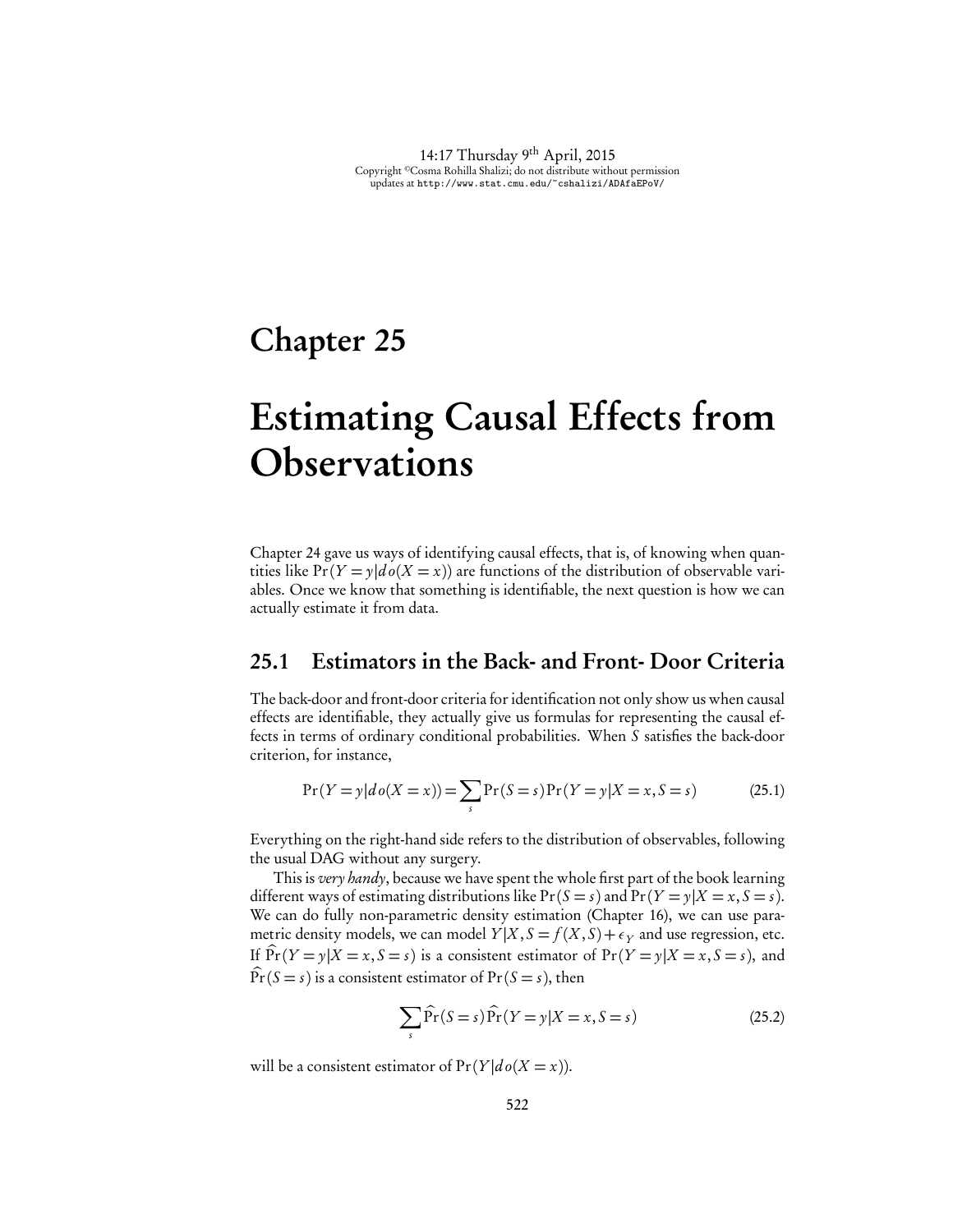In principle, I could end this section right here, but there are some special cases and tricks which are worth knowing about. For simplicity, I will in this section only work with the back-door criterion, since estimating with the front-door criterion amounts to doing two rounds of back-door adjustment.

#### 25.1.1 Estimating Average Causal Effects

Because  $Pr(Y|do(X = x))$  is a probability distribution, we can ask about  $E[Y|do(X = x)]$ , when it makes sense for *Y* to have an expectation value; it's just

$$
E[Y|do(X = x)] = \sum_{y} y Pr(Y = y|do(X = x))
$$
\n(25.3)

as you'd hope. This is the average effect, or sometimes just the effect of  $d\mathfrak{o}(X = x)$ . While it is certainly not *always* the case that it summarizes all there is to know about the effect of *X* on *Y*, it is often useful.

If we identify the effect of *X* on *Y* through the back-door criterion, with control variables *S*, then some algebra shows

$$
E[Y|do(X = x)] = \sum_{y} y Pr(Y = y|do(X = x))
$$
 (25.4)

$$
= \sum_{y} y \sum_{s} \Pr(Y = y | X = x, S = s) \Pr(S = s) \tag{25.5}
$$

$$
= \sum_{s} \Pr(S = s) \sum_{y} y \Pr(Y = y | X = x, S = s) \tag{25.6}
$$

$$
= \sum_{s} \Pr(S = s) \mathbf{E} [Y|X = x, S = s]
$$
 (25.7)

The inner conditional expectation is just the regression function, for when we try to make a point-prediction of *Y* from *X* and *S*, so now all of the regression methods from Part I come into play. We would, however, still need to know the distribution Pr(*S*), so as to average appropriately. Let's turn to this.

#### 25.1.2 Avoiding Estimating Marginal Distributions

We'll continue to focus on estimating the causal effect of *X* on *Y* using the back-door criterion, i.e., assuming we've found a set of control variables *S* such that

$$
\Pr(Y = y | do(X = x)) = \sum_{s} \Pr(Y = y | X = x, S = s) \Pr(S = s)
$$
 (25.8)

*S* will generally contain multiple variables, so we are committed to estimating two potentially quite high-dimensional distributions, Pr(*S*) and Pr(*Y|X* , *S*). Even assuming that we knew all the distributions, just enumerating possible values *s* and summing over them would be computationally demanding. (Similarly, if *S* is continuous, we would need to do a high-dimensional integral.) Can we reduce these burdens?

One useful short-cut is to use the law of large numbers, rather than exhaustively enumerating all possible values of *s*. Notice that the left-hand side fixes *y* and *x*,

14:17 Thursday 9th April, 2015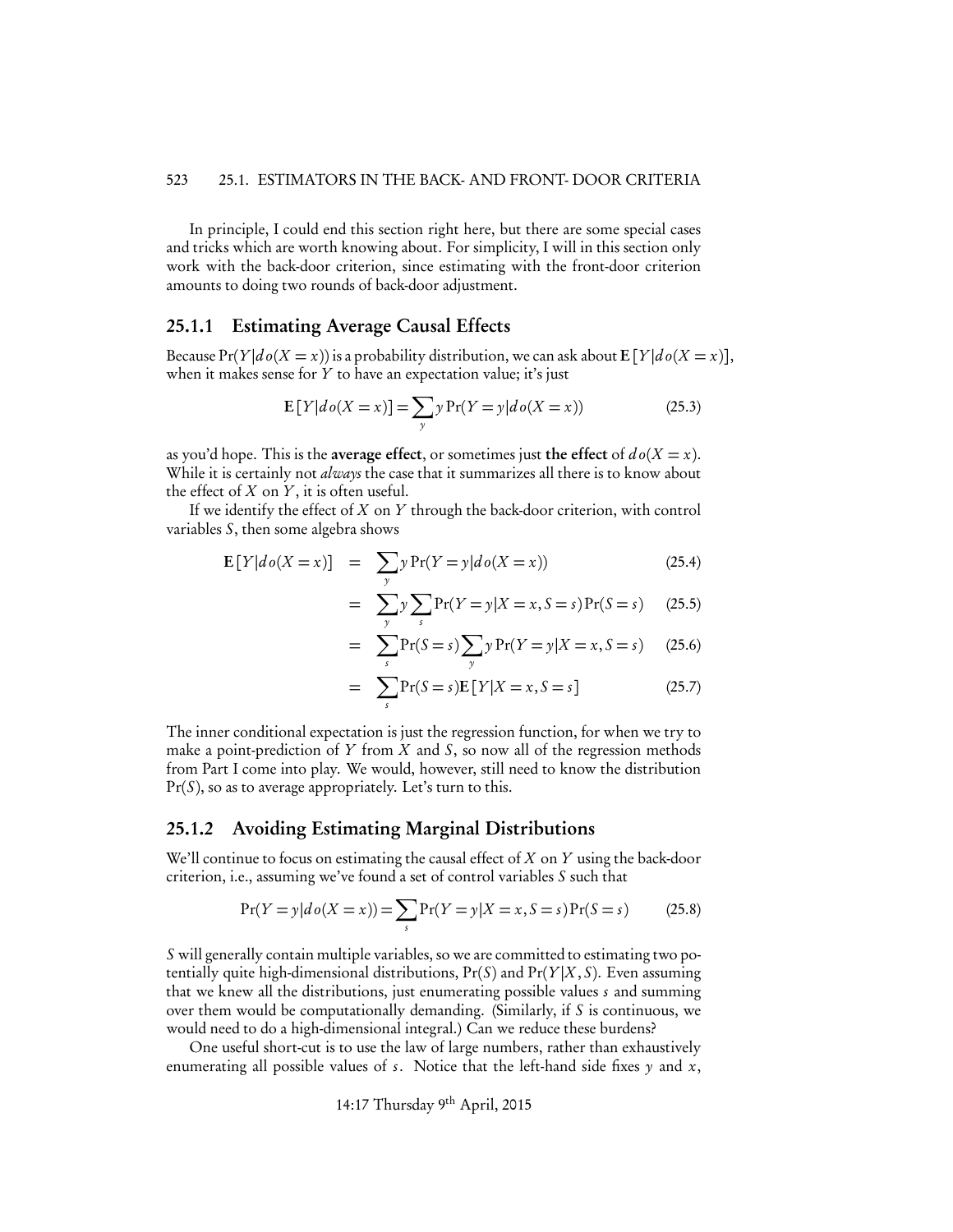so  $Pr(Y = y | X = x, S = s)$  is just some function of *s*. If we have an IID sample of realizations of  $S$ , say  $s_1, s_2, \ldots s_n$ , then the law of large numbers says that, for all well-behaved function *f* ,

$$
\frac{1}{n}\sum_{i=1}^{n}f(s_i) \to \sum_{s} f(s)\Pr(S=s)
$$
\n(25.9)

Therefore, with a large sample,

$$
\Pr(Y = y | do(X = x)) \approx \frac{1}{n} \sum_{i=1}^{n} \Pr(Y = y | X = x, S = s_i)
$$
 (25.10)

and this will still be (approximately) true when we use a consistent estimate of the conditional probability, rather than its true value.

The same reasoning applies for estimating  $E[Y|do(X = x)]$ . Moreover, we can use the same reasoning to avoid explicitly summing over all possible *s* if we *do* have  $Pr(S)$ , by simulating from it<sup>1</sup>. Even if our sample (or simulation) is not completely IID, but is statistically stationary, in the sense we will cover in Chapter 28 (strictly speaking: "ergodic"), then we can still use this trick.

None of this gets us away from having to estimate Pr(*Y|X* , *S*), which is still going to be a high-dimensional object, if *S* has many variables.

#### 25.1.3 Propensity Scores

The problems of having to estimate high-dimensional conditional distributions and of averaging over large sets of control values are both reduced if the set of control variables has in fact only a few dimensions. If we have two sets of control variables, *S* and *R*, both of which satisfy the back-door criterion for identifying  $Pr(Y|do(X = x))$ , all else being equal we should use *R* if it contains fewer variables than *S*<sup>2</sup>

An important special instance of this is when we can set  $R = f(S)$ , for some function *S*, and have

$$
X \perp \!\!\!\perp S | R \tag{25.11}
$$

In the jargon,  $R$  is a sufficient statistic<sup>3</sup> for predicting  $X$  from  $S$ . To see why this matters, suppose now that we try to identify  $Pr(Y = y| do(X = x))$  from a back-door

<sup>1</sup>This is a "Monte Carlo" approximation to the full expectation value.

<sup>2</sup>Other things which might not be equal: the completeness of data on *R* and *S*; parametric assumptions might be more plausible for the variables in *S*, giving a better rate of convergence; we might be more confident that *S* really does satisfy the back-door criterion.

<sup>&</sup>lt;sup>3</sup>This is not the same sense of the word "sufficient" as in "causal sufficiency".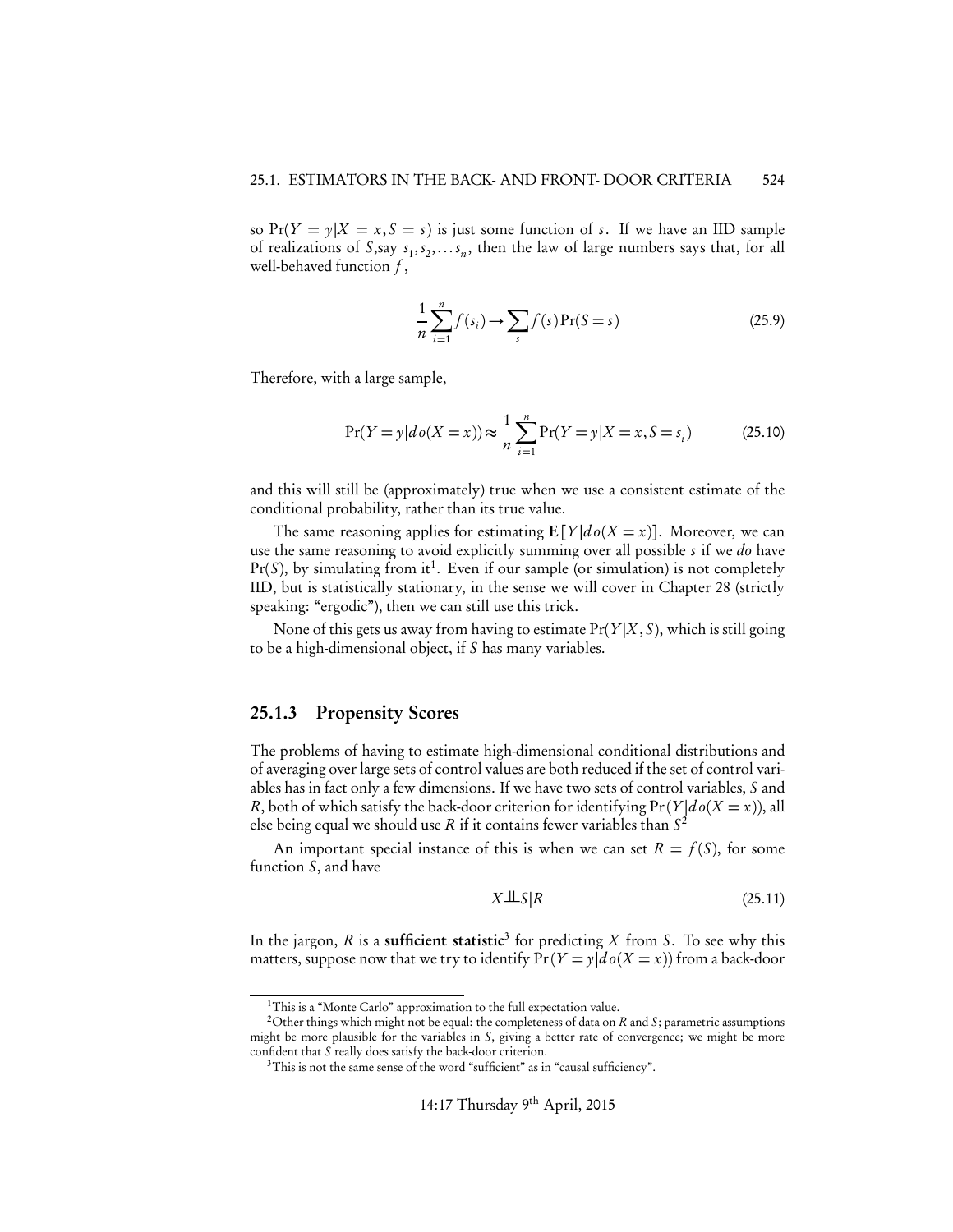adjustment for  $R$  alone, not for  $S$ . We have<sup>4</sup>

$$
\sum_{r} \Pr(Y = y | X = x, R = r) \Pr(R = r)
$$
\n
$$
= \sum_{r,s} \Pr(Y = y, S = s | X = x, R = r) \Pr(R = r)
$$
\n
$$
= \sum_{r,s} \Pr(Y = y | X = x, R = r, S = s) \Pr(S = s | X = x, R = r) \Pr(R = (25.13))
$$
\n
$$
= \sum_{r,s} \Pr(Y = y | X = x, S = s) \Pr(S = s | X = x, R = r) \Pr(R = r)
$$
\n(25.14)

$$
= \sum_{r,s} \Pr(Y = y | X = x, S = s) \Pr(S = s | R = r) \Pr(R = r)
$$
\n(25.15)

$$
= \sum_{s} \Pr(Y = y | X = x, S = s) \sum_{r} \Pr(S = s, R = r)
$$
 (25.16)

$$
= \sum_{s} \Pr(Y = y | X = x, S = s) \Pr(S = s)
$$
\n(25.17)

$$
= \Pr(Y = y | do(X = x)) \tag{25.18}
$$

That is to say, if *S* satisfies the back-door criterion, then so does *R*. Since *R* is a function of *S*, both the computational and the statistical problems which come from using *R* are no worse than those of using *S*, and possibly much better, if *R* has much lower dimension.

It may seem far-fetched that such a summary score should exist, but really all that's required is that some combinations of the variables in *S* carry the same information about *X* as the whole of *S* does. Consider for instance, the set-up where

$$
X \leftarrow \sum_{j=1}^{p} V_j + \epsilon_X \tag{25.19}
$$

$$
Y \leftarrow f(X, V_1, V_2, \dots V_p) + \epsilon_Y \tag{25.20}
$$

To identify the effect of *X* on *Y*, we need to block the back-door paths between them. Each one of the *Vj* provides such a back-door path, so we nee to condition on *all* of them. However, if  $R = \sum_{j=1}^{p} V_j$ , then  $X \perp\!\!\!\perp \left\{V_1, V_2, \ldots V_p\right\} | R$ , so we could reduce a *p*-dimensional set of control variables to a one-dimensional set.

Often, as here, finding summary scores will depend on the functional form, and so not be available in the general, non-parametric case. There is, however, an important special case where, if we can use the back-door criterion at all, we can use a one-dimensional summary.

This is the case where *X* is binary. If we set  $f(S) = Pr(X = 1|S = s)$ , and then take this as our summary *R*, it is not hard to convince oneself that  $X \perp \!\!\!\perp S | R$ . This  $f(S)$  is called the **propensity score**. It is remarkable, and remarkably convenient, that an arbitrarily large set of control variables *S*, perhaps with very complicated

<sup>&</sup>lt;sup>4</sup>Going from Eq. 25.13 to Eq. 25.14 uses the fact that  $R = f(S)$ , so conditioning on both *R* and *S* is the same as just conditioning on *S*. Going from Eq. 25.14 uses the fact that  $S \perp \!\!\! \perp X | R$ .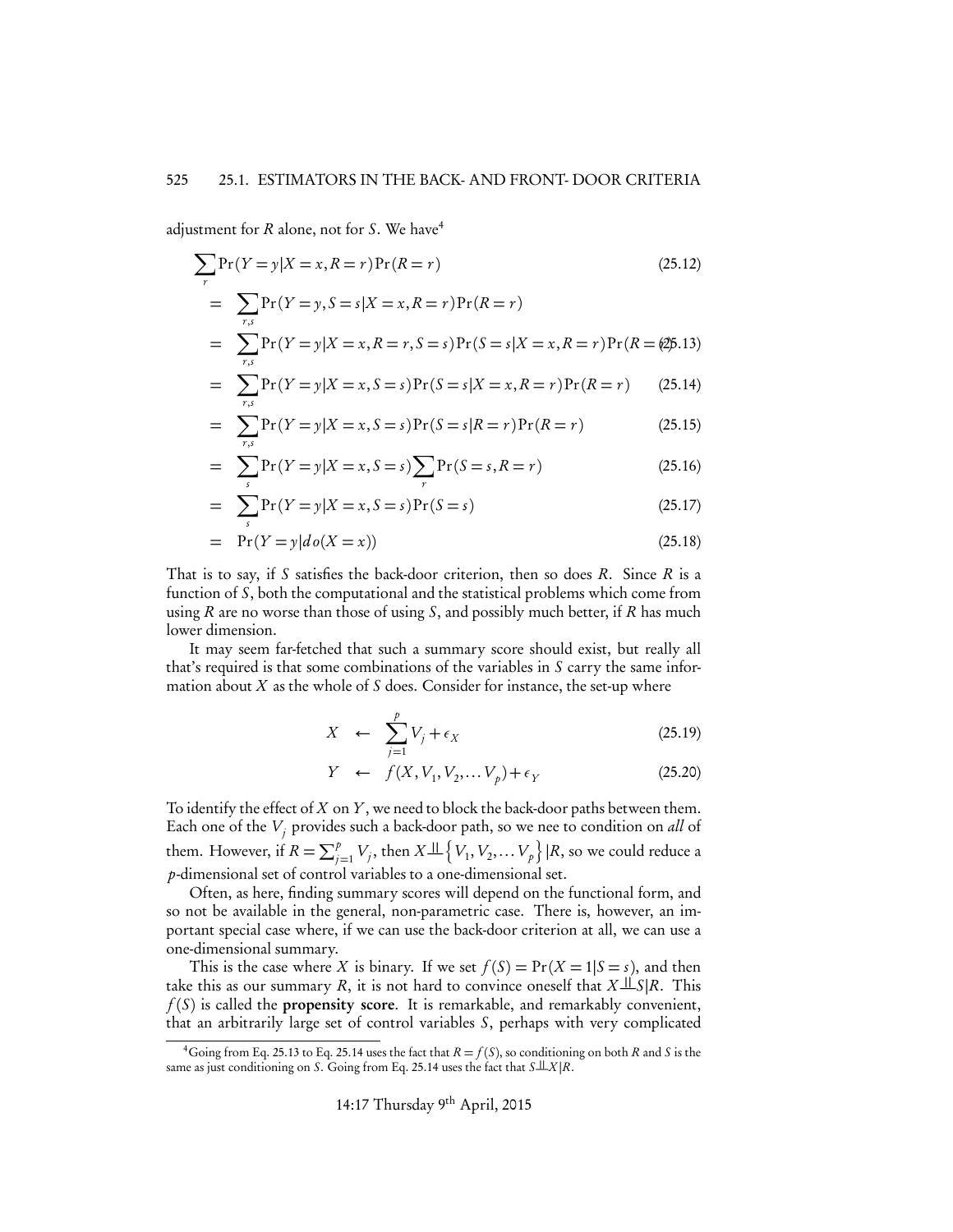relationships with *X* and *Y*, can always be boiled down to a single number between 0 and 1, but there it is.

That said, except in very special circumstances, there is no analytical formula for *f* (*S*). This means that it must be modeled and estimated. The most common model seems to be logistic regression, but so far as I can see this is just because many people know no other way to model a binary outcome. Since accurate propensity scores are needed to make the method work, it would seem to be worthwhile to model *R* very carefully, and to consider GAM or fully non-parametric estimates.

#### 25.1.4 Matching and Propensity Scores

Suppose that our causal variable of interest  $X$  is binary, or (almost equivalent) that we are only interested in comparing the effect of two levels,  $d\mathfrak{o}(X = 1)$  and  $d\mathfrak{o}(X = 0)$ . Let's call these the "treatment" and "control" groups for definiteness, though nothing really hinges on one of them being in any sense a normal or default value (as "control" suggests) — for instance, we might want to know not just whether men get paid more than women, but whether they are paid more *because* of their sex<sup>5</sup>. In situations like this, we are often not so interested in the full distributions  $Pr(Y|do(X = 1))$  and  $Pr(Y|do(X=0))$ , but just in the expectations,  $E[Y|do(X=1)]$  and  $E[Y|do(X=0)]$ . In fact, we are often interested just in the *difference* between these expectations,  $E[Y|do(X = 1)] - E[Y|do(X = 0)].$ 

Suppose we are the happy possessors of a set of control variables *S* which satisfy the back-door criterion. How might we use them to estimate this average causal effect?

$$
\begin{aligned} \mathbf{E}\left[Y|do(X=1)\right] - \mathbf{E}\left[Y|do(X=0)\right] & (25.21) \\ &= \sum_{s} \Pr(S=s) \mathbf{E}\left[Y|X=1, S=s\right] - \sum_{s} \Pr(S=s) \mathbf{E}\left[Y|X=0, S=s\right] \\ &= \sum_{s} \Pr(S=s) (\mathbf{E}\left[Y|X=1, S=s\right] - \mathbf{E}\left[Y|X=0, S=s\right]) & (25.22) \end{aligned}
$$

Clearly, we need to estimate  $E[Y|X = 1, S = s] - E[Y|X = 0, S = s]$ . The simplest way to do this would be to find all the individuals in the sample with  $S = s$ , and compare the mean *Y* for those who are treated  $(X = 1)$  to the mean *Y* for those

14:17 Thursday 9th April, 2015

<sup>&</sup>lt;sup>5</sup>The example is both imperfect and controversial. It is imperfect because biological sex (never mind cultural gender) is not *quite* binary, even in mammals, but it's close enough for a good approximation. It is controversial because many statisticians insist that there is no sense in talking about causal effects unless there is some actual manipulation or intervention one could do to change *X* for an actually-existing "unit" — see, for instance, Holland (1986), which seems to be the source of the slogan "No causation without manipulation". I will just note that (i) this is the kind of metaphysical argument which statisticians usually avoid (if we can't talk about sex or race as causes, because changing those makes the subject a "different person", how about native language? the shape of the nose? hair color? whether they go to college?); (ii) genetic variables are highly manipulable with modern experimental techniques, though we don't use those techniques on people; (iii) real scientists routinely talk about causal effects with no feasible manipulation (e.g., "continental drift causes earthquakes"), or even imaginable manipulation (e.g., "the solar system formed because of gravitational attraction"). It appears to be merely coincidence that (iv) many of the statisticians who make such pronouncements work or have worked for the Educational Testing Service, an organization with an interest in asserting that, strictly speaking, sex and race cannot have any *causal* role in the score anyone gets on the SAT. (Points (i)–(iii) follow Glymour (1986).)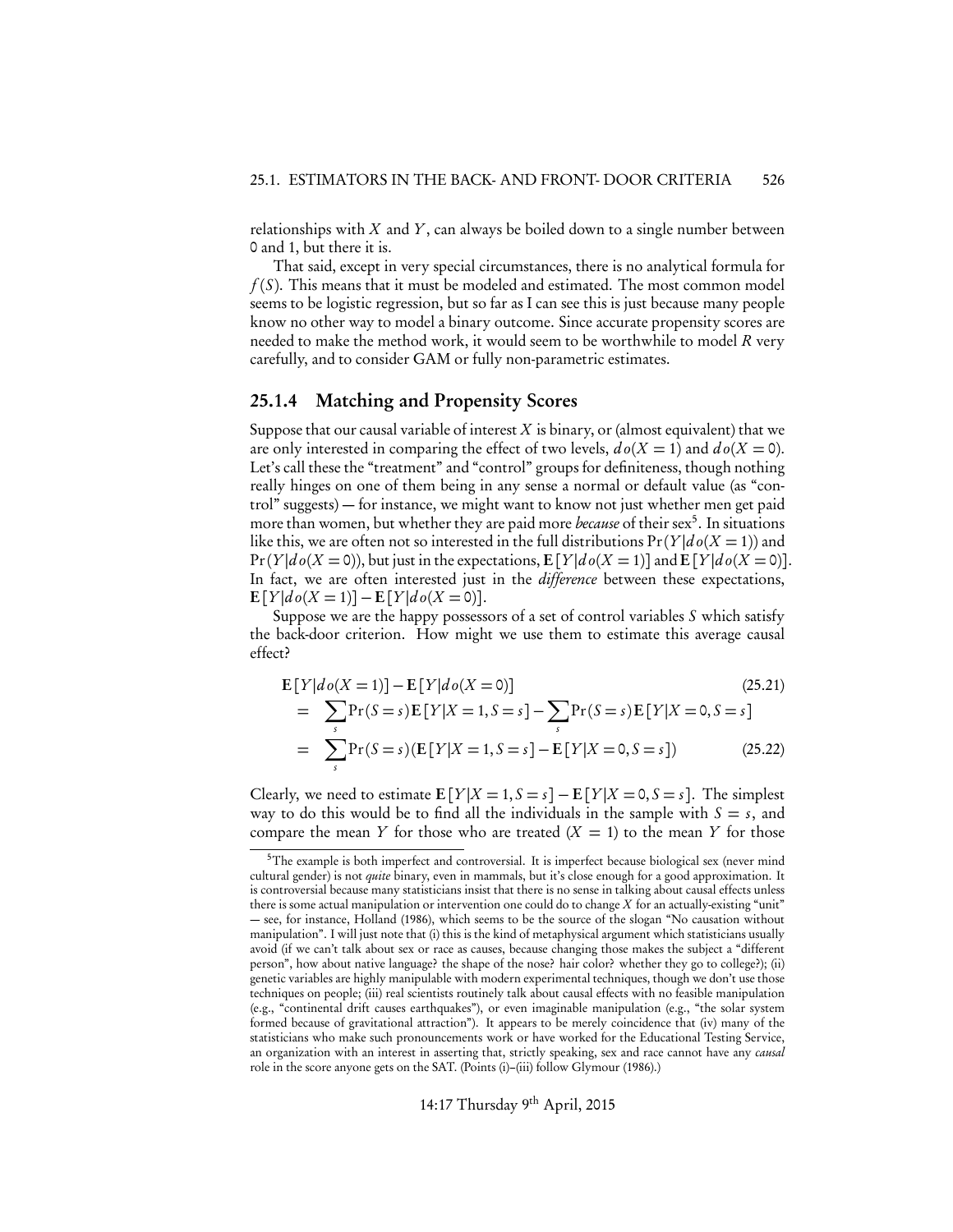who are untreated  $(X = 0)$ . This is a sort of a paired comparison, which is called "matching", because members of the treatment group are being compared to with members of the control group with matching values of the covariates *S*.

If the number of covariates in *S* is large, the curse of dimensionality settles upon us. Many values of *S* will have few or no individuals at all, let alone a large number in both the treatment and the control groups. Even if the real difference  $E[Y|X = 1, S = s]$  $E[Y|X=0, S=s]$  is small, with only a few individuals in either sub-group we could easily get a large difference in sample means. And of course with continuous covariates in *S*, each individual will generally have no exact matches at all.

The very clever idea of Rosenbaum and Rubin (1983) is to solve this by matching not on *S*, but on the propensity score defined in the last section. We have seen already that when *X* is binary, adjusting for the propensity score is just as good as adjusting for the full set of covariates *S*. It is easy to double-check (Exercise 1) that

$$
\sum_{s} \Pr(S = s) (\mathbf{E}[Y|X = 1, S = s] - \mathbf{E}[Y|X = 0, S = s])
$$
  
= 
$$
\sum_{r} \Pr(R = r) (\mathbf{E}[Y|X = 1, R = r] - \mathbf{E}[Y|X = 0, R = r])
$$
 (25.23)

when  $R = Pr(X = 1|S = s)$ , so we lose no essential information by matching on the propensity score *R* rather than on the covariates *S*. Intuitively, we now compare each treated individual with one who was just as likely to have received the treatment, but, by chance, did not. On average, the differences between such matched individuals have to be due to the treatment.

What have we gained by doing this? Since *R* is always a one-dimensional variable, no matter how big *S* is, it is going to be *much* easier to find matches on *R* than on *S* the curse of dimensionality has been broken<sup>6</sup>. This is a *tremendous* advantage, which makes matching actually feasible.

It is important to be clear, however, that the gain here is in computational tractability and statistical efficiency, not in fundamental identification. With  $R = Pr(X = 1|S = s)$ , it will always be true that  $X \perp \!\!\!\perp S | R$ , *whether or not* the back-door criterion is satisfied. If the criterion is satisfied, in principle there is nothing stopping us from using matching on *S* to estimate the effect, except our own impatience. If the criterion is not satisfied, having a compact one-dimensional summary of the wrong set of control variables is just going to let us get the wrong answer faster.

Some confusion seems to have arisen on this point, because, conditional on the propensity score, the treated group and the control group have the same distribution of covariates. (Again, recall that  $X \perp \!\!\!\perp S | R$ .) Since treatment and control groups have the same distribution of covariates in a randomized experiment, some people have concluded that propensity score matching is just as good as randomization<sup>7</sup>. This is emphatically *not* the case.

<sup>6</sup>If no exact match is available, we might match to within some distance, or do some sort of kernelweighted matching. (It's not a good idea to use these ideas directly on *S*, because they become very inefficient in high dimensions.) See, e.g., Stuart (2010) for details.

 $7$ These people do not include Rubin and Rosenbaum, but it is easy to see how their readers could come away with this impression. See Pearl (2009b, §11.3.5), and especially Pearl (2009a).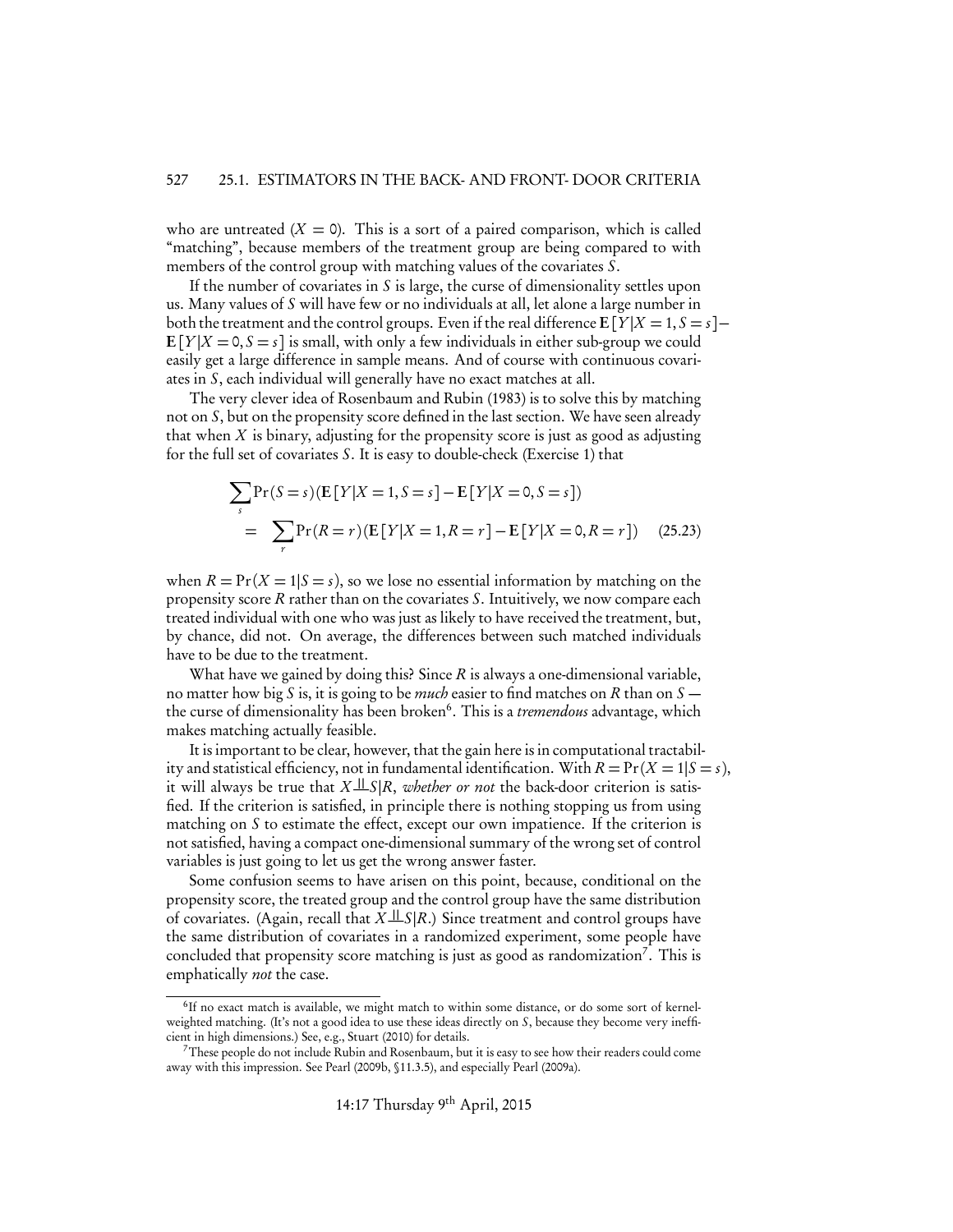The propensity score matching method has become incredibly popular since Rosenbaum and Rubin (1983), and there are a huge number of implementations of various versions of it. The optmatch package in R is notable for doing the actual matching in an extremely flexible and efficient way, but leaves defining matching criteria largely to the user (Hansen and Klopfer, 2006). The MatchIt package (Ho *et al.*, 2011) includes more tools for actually calculating propensity scores or other mesures of similarity, and then doing the matching. See Stuart (2010) for a fairly recent listing of relevant software in R and other languages.

## 25.2 Instrumental-Variables Estimates

§24.3.3 introduced the idea of using instrumental variables to identify causal effects. Roughly speaking, *I* is an instrument for identifying the effect of *X* on *Y* when *I* is a cause of *X* , but the only way *I* is associated with *Y* is through directed paths which go through *X* . To the extent that variation in *I* predicts variation in *X* and *Y*, this can only be because *X* has a causal influence on *Y*. More precisely, given some controls *S*, *I* is a valid instrument when  $I \not\perp X | S$ , and every path from *I* to *Y* left open by *S* has an arrow into *X* .

In the simplest case, of Figure 24.7, we saw that when everything is linear, we can find the causal coefficient of *Y* on *X* as

$$
\beta = \frac{\text{Cov}[I, Y]}{\text{Cov}[I, X]}
$$
\n(25.24)

A one-unit change in *I* causes (on average) an  $\alpha$ -unit change in X, and an  $\alpha\beta$ -unit change in *Y*, so  $\beta$  is, as it were, the gearing ratio or leverage of the mechanism connecting *I* to *Y*.

Estimating  $\beta$  by plugging in the sample values of the covariances into Eq. 25.24 is called the Wald estimator of  $\beta$ . In more complex situations, we might have multiple instruments, and be interested in the causal effects of multiple variables, and we might have to control for some covariates to block undesired paths and get valid instruments. In such situations, the Wald estimator breaks down.

There is however a more general procedure which still works, provided the linearity assumption holds. This is called two-stage regression, or two-stage least squares (2SLS).

- 1. Regress *X* on *I* and *S*. Call the fitted values *x*ˆ.
- 2. Regress *Y* on  $\hat{x}$  and *S*, but *not* on *I*. The coefficient of *Y* on  $\hat{x}$  is a consistent estimate of  $\beta$ .

The logic is very much as in the Wald estimator: conditional on *S*, variations in *I* are independent of the rest of the system. The only way they can affect *Y* is through their effect on  $X$ . In the first stage, then, we see how much changes in the instruments affect *X* . In the second stage, we see how much these *I*-caused changes in *X* change *Y*; and this gives us what we want.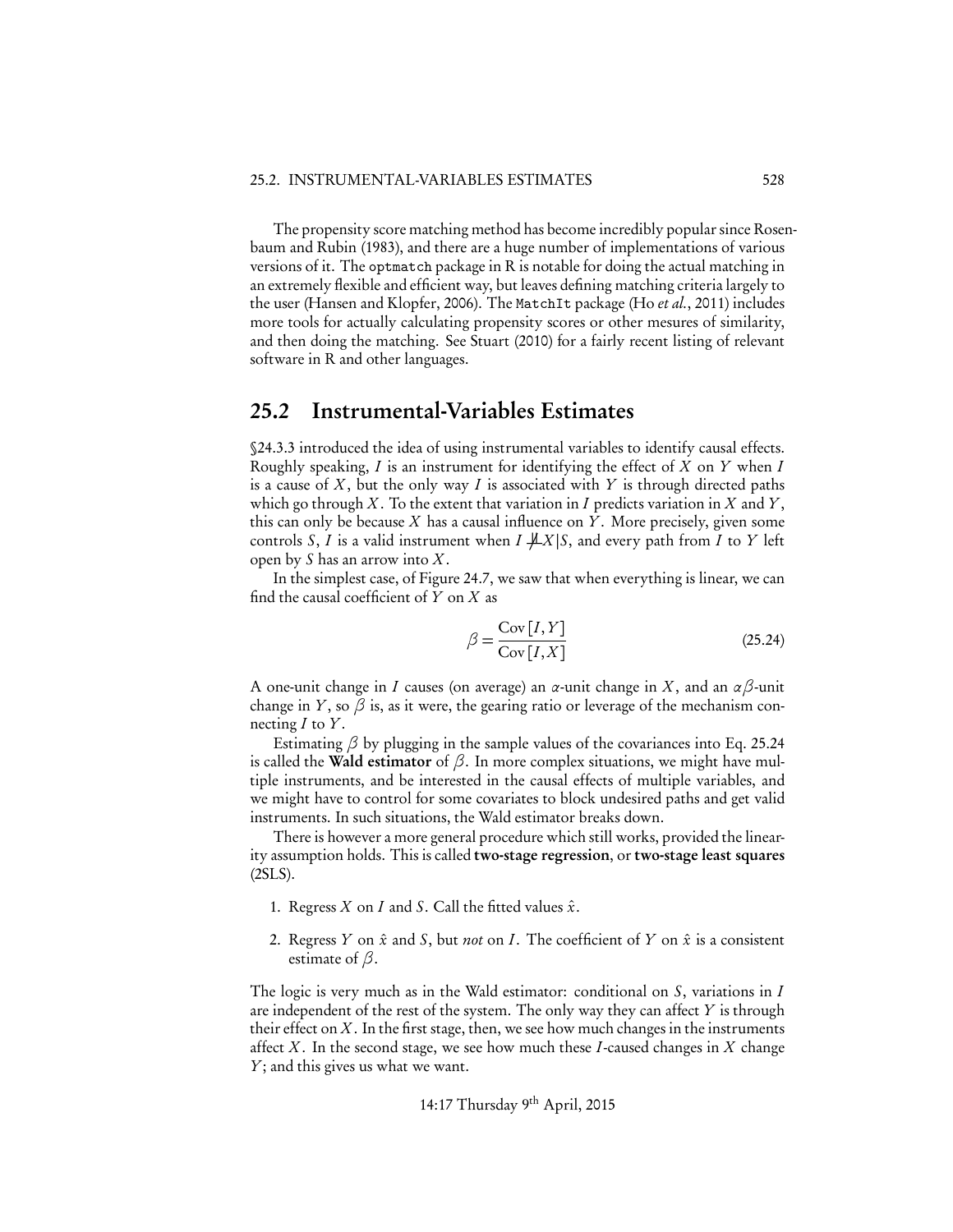To actually prove that this works, we would need to go through some heroic linear algebra to show that the population version of the two-stage estimator is actually equal to  $\beta$ , and then a straight-forward argument that plugging in the appropriate sample covariance matrices is consistent. The details can be found in any econometrics textbook, so I'll skip them. (But see Exercise 3.)

As mentioned in §25.2, there are circumstances where it is possible to use instrumental variables in nonlinear and even nonparametric models. The technique becomes far more complicated, however, because finding  $Pr(Y = y | do(X = x))$  requires solving Eq. 24.15,

$$
Pr(Y|do(I = i)) = \sum_{x} Pr(Y|do(X = x)) Pr(X = x|do(I = i))
$$

and likewise finding  $E[Y|do(X = x)]$  means solving

$$
\mathbb{E}\left[Y|do(I=i)\right] = \sum_{x} \mathbb{E}\left[Y|do(X=x)\right] \Pr(X=x|do(I=i))\tag{25.25}
$$

When, as is generally the case, *x* is continuous, we have rather an integral equation,

$$
\mathbb{E}\left[Y|do(I=i)\right] = \int \mathbb{E}\left[Y|do(X=x)\right] p(x|do(I=i))dx \tag{25.26}
$$

Solving such integral equations is not (in general) impossible, but it is hard, and the techniques needed are much more complicated than even two-stage least squares. I will not go over them here, but see Li and Racine (2007, chs. 16–17).

## 25.3 Uncertainty and Inference

The point of the identification strategies from Chapter 24 is to reduce the problem of causal inference to that of ordinary statistical inference. Having done so, we can assess our uncertainty about any of our estimates of causal effects the same way we would assess any other statistical inference. If we want confidence intervals or standard errors for  $E[Y|do(X = 1)] - E[Y|do(X = 0)]$ , for instance, we can treat our estimate of this like any other point estimate, and proceed accordingly. In particular, we can use the bootstrap (Chapter 6), if analytical formulas are unavailable or unappealing.

The one wrinkle to the use of analytical formulas comes from two-stage leastsquares. Taking standard errors, confidence intervals, etc., for  $\beta$  from the usual formulas for the second regression neglects the fact that this estimate of  $\beta$  comes from regressing  $Y$  on  $\hat{x}$ , which is itself an estimate and so uncertain.

## 25.4 Recommendations

Instrumental variables are a very clever idea, but they need to be treated with caution. They only work if the instruments are valid, and that validity is rests just as much on assumptions about the underlying DAG as any of the other identification strategies.

14:17 Thursday 9th April, 2015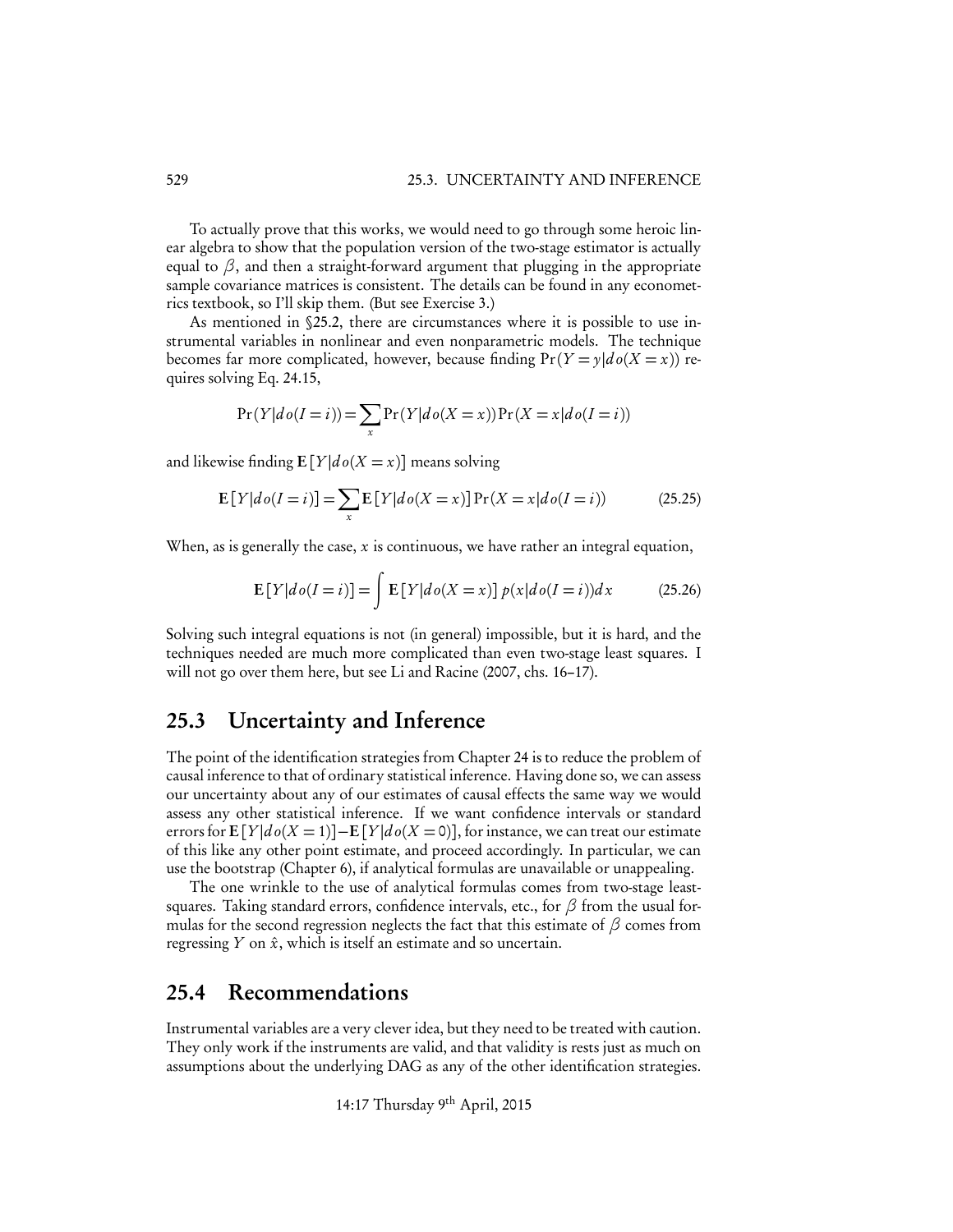The crucial point, after all, is that the instrument is an indirect cause of *Y*, but *only* through  $X$ , with no other (unblocked) paths connecting  $I$  to  $Y$ . This can only too easily fail, if some indirect path has been neglected.

Matching, especially propensity score matching, is just as ingenious, and just as much at the mercy of the correctness of the DAG. Whether we match directly on covariates, or indirectly through the propensity score, what matters is whether the covariates really block off the back-door pathways between *X* and *Y*. If they do, well and good. If they do not, then probabilistic ingenuity is not going to help you.

There is a curious divide, among practitioners, between those who lean mostly on instrumental variables, and those who lean mostly on matching. The former tend to suspect that (in our terms) the covariates used in matching are not enough to block all the back-door paths<sup>8</sup>, and to think that the business is more or less over once an exogenous variable has been found. The matchers, for their part, think the instrumentalists are too quick to discount the possibility that their instruments are connected to *Y* through unmeasured pathways<sup>9</sup>, but that if you match on enough variables, you've got to block the back-door paths. (They don't often worry that they might be conditioning on colliders in doing so.) As is often the case in science, there is much truth to each faction's criticism of the other side. *You* are now in a position to think more clearly, and act more intelligently, in these matters than many practitioners.

Throughout these chapters, we have been assuming that we know the correct DAG. Without such assumptions, or ones equivalent to them, none of these ideas can be used. In the next chapter, then, we will look at how to actually begin *discovering* causal structure from data.

## 25.5 Further Reading

The material in §25.1 is largely "folklore", though see Morgan and Winship (2007).

<sup>&</sup>lt;sup>8</sup>As an example for their side, Arceneaux *et al.* (2010) applied matching methods to an actual experiment, where the real causal relations could be worked out straightforwardly for comparison. Wellconduced propensity-score "matching suggests that [a] pre-election phone call that encouraged people to wear their seat belts also generated huge increases in voter turnout". The paper gives a convincing explanation of where this illusory effect comes from, i.e., of what the unblocked back-door path is, which I will not spoil for you.

<sup>9</sup>[[TODO: Mention the rainfall-as-instrument paper?]] For instance, a recent and widely-promoted preprint by three economists argued that watching television caused autism in children. (I leave tracking down the paper as an exercise for the reader.) The economists used the variation in how much it rains across different locations in California, Oregon and Washington as an instrument to predict average TVwatching (*X* ) and its affects on the prevalence of autism (*Y*). It is certainly plausible that kids watch more TV when it rains, and that neither TV-watching nor autism causes rain. But this leaves open the question of whether rain and the prevalence of autism might not have some common cause, and for the West Coast in particular it is easy to find one. It is well-established that the risk of autism is higher among children of older parents, and that more-educated people tend to have children later in life. All three states have, of course, a striking contrast between large, rainy cities full of educated people (San Francisco, Portland, Seattle), and very dry, very rural locations on the other side of the mountains. Thus there is a (potential) uncontrolled common cause of rain and autism, namely geographic location, and the situation is as in Figure 24.9. — For a rather more convincing effort to apply ideas about causal inference to understanding the changing prevalence of autism, see Liu *et al.* (2010).